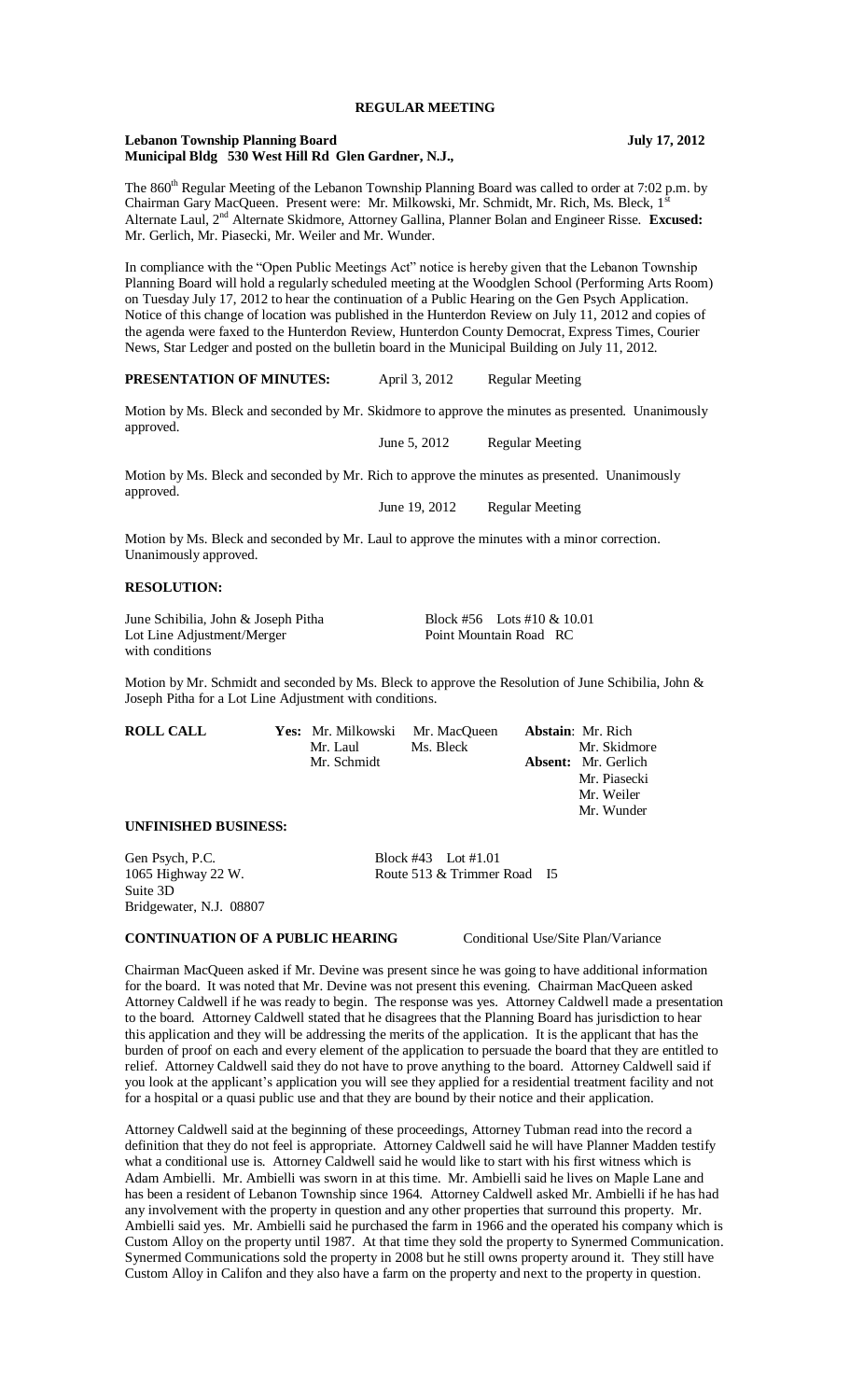When they had their offices at this building they had 10 employees. The septic was designed for an office building and the well was acceptable for the site. Mr. Ambielli said he did not have security guards or anyone who would stay over night. Mr. Ambielli said including this property he owned 150 acres. Mr. Ambielli said in 1999 they purchased property on the north side of Trimmer Road. It is zoned R5 and is used for farming. Mr. Ambielli said had purchased 60 acres and subdivided off 5 acres which he then sold to Mr. Devine. Mr. Ambielli noted his son owns property on Trimmer Road and his daughter owns property on Fawn Ridge. Attorney Caldwell asked over the time Mr. Ambielli has owned property in this location has there been any flooding. Mr. Ambielli answered yes and said flooding occurs on Trimmer Road to the east of the driveway on this property and then up to Route 513. At the other end of Trimmer Road it floods by the stream. Mr. Ambielli stated that you can not take Maple Lane around to the property because Maple Lane connects to Trimmer Road which also floods by the stream and the South Branch of the Raritan River floods more than it use to. Attorney Caldwell asked when the lots were subdivided. Mr. Ambielli said after zoning was established. Attorney Caldwell asked Mr. Ambielli to explain to the board why they have retained the services of himself and Planner Madden to oppose this application. Mr. Ambielli said that if this use is approved in the I5 zone it will open it up for more of this type of use in this zone. Also the property across the road is looking to lease space and this applicant could expand his use across the road. Mr. Ambielli said this is the wrong use at the wrong time.

At the conclusion of Mr. Ambielli testimony, Chairman MacQueen asked if the board had questions of the witness. Mr. Schmidt had questions regarding the flooding in that area. Mr. Skidmore asked if the building in question had ever flooded. Mr. Ambielli said no. Chairman MacQueen said when this building was built back in 1981 it received approvals for the septic, driveway, well, County and Lebanon Township Planning Board approval. Mr. Ambielli said yes. Engineer Risse referred to the driveway that was installed and asked why was it put so close to the stream that floods. Mr. Ambielli said at the time there wasn't a lot of flooding. Engineer Risse asked if the driveway was brought up closer to Route 513 would it bring it further away from the flooding. Mr. Ambielli said yes.

Chairman MacQueen opened the hearing to the public for questions of testimony by Mr. Ambielli. There was none. Attorney Tubman asked when the road floods does it affect properties and activities on Trimmer Road. Mr. Ambielli said yes. Attorney Tubman asked then are any of the other properties along Trimmer Road affected more then this property when it floods. Mr. Ambielli said no. Attorney Tubman asked if this applicant wanted to expand across the road, wouldn't they need to come back to the board for approvals. Mr. Ambielli said he didn't know. At the conclusion of the questions, Attorney Caldwell asked to have Planner Madden sworn in. Planner Madden said he had been the Planner for Lebanon Township many years ago. At present he has been employed by Maser & Associates for 10 years. Planner Madden said he has attended all the hearings on this application.

Planner Madden stated he reviewed the Lebanon Township Ordinances, the Master Plan and has also reviewed the entire site and exhibits. Planner Madden said he has been out to the site and the area surrounding sometime after the first hearing. Planner Madden said the applicant has applied for a Residential Treatment Facility and there is nothing in the Master Plan regarding this type of facility. The Master Plan only talks about uses in the I5 zone regarding public and institutional uses as Conditional Uses. Planner Madden said there is a reference book that Planners used which was written by Carl Lindbloom and Harvey Moskowitz and referenced definitions regarding public and institutional uses. Planner Madden then referred to the federal document called the North American Industrial Classification System which is a tool that is used by Planners when they want specific definitions of a use. There are two different types of uses, hospital & institutional uses and there are two specific definitions; one is #6221100 General Medical & Surgical Hospitals. This use is for general medical and surgical hospitals which are engaged in diagnostical medical treatment both surgical and non-surgical for inpatients for a wide variety of medical conditions. These establishments maintain inpatient beds and provide food services to meet their nutritional requirements. Planner Madden went on to read the entire definition. Planner Madden said the Residential Mental Health and Substance Abuse Facilities under #623220 which states as follows: These establishments primarily are engaged in providing residential care and treatment for patients with mental health and substance abuse illnesses. These establishments provide room & board, supervision and counseling services. Medical Services may be available at these establishments but are incidental to the counseling, mental rehabilitation and support services offered. Also, they can generally provide a wide range of social services in addition to counseling.

Attorney Caldwell asked Planner Madden if either of these definitions fell under what Dr. Odunlami has presented to the board. Planner Madden said it is his belief that neither one of these definitions fall under what Dr. Odunlami has proposed. Planner Madden said this application should be before the Board of Adjustment as a D1 Use Variance. Attorney Caldwell asked Planner Madden to explain why it should be before the Zoning Board. Planner Madden stated this is not an institutional use as stated in the Lebanon Township Zoning Ordinances and it is not a hospital. Planner Madden said he did not think that the average Planning Board member would think of this as a hospital. Planner Madden said it was inappropriate for this board to hear this application and was concerned they considered it a hospital. Attorney Caldwell said without prior notice the Planning Board heard this application on an informal basis back last October and made the decision that this was a conditional use and would go before the Planning Board. Planner Madden said there was no notification to the public regarding this informal application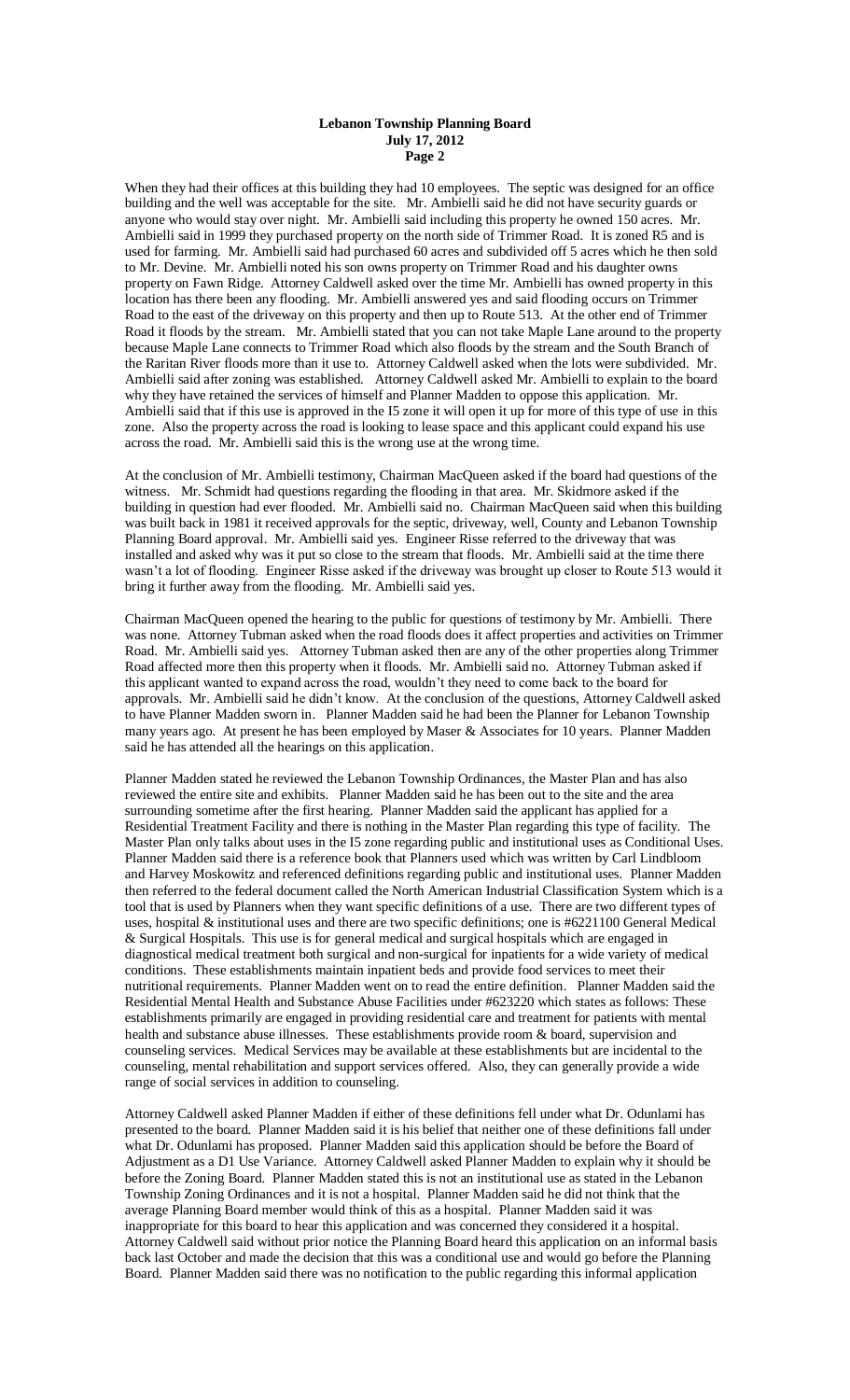going before the board and the public didn't get the opportunity to voice their opinions. Planner Madden said it is up to the Zoning Officer to make the determination on which board this type of application should go. Planner Madden said there is no record in the file to show that the Zoning Officer had rendered a decision on this application. Also, there is no record in the file to suggest that the Zoning Officer had been solicited for his opinion regarding this application. Planner Madden said in the MLUL it is up to the Zoning Officer to make a decision on whether this is a permitted use, a conditional use or a non permitted use. Attorney Caldwell asked Planner Madden who's jurisdiction is it to render a decision regarding Interpretations, Planner Madden said it is the Board of Adjustment, quoting the section of the MLUL which is 40:55D.70b. Planner Madden said it is not the Planning Board's jurisdiction. Attorney Caldwell noted that the applicant said there weren't any inpatient facilities in Hunterdon County and asked Planner Madden if he had done research on this. Planner Madden said he did an internet search and found about 200 of these facilities in New Jersey. Attorney Caldwell asked Planner Madden where Dr. Odunlami other facilities are located and where do you usually find these types of facilities. Planner Madden said these types of facilities are usually found near and around hospitals. Dr. Odunlami has out patient facilities in Bridgewater, Brick Township, Lawrenceville and in Sumter, South Carolina. Attorney Caldwell asked Planner Madden what his opinion was of having an in patient facility in Lebanon Township. Planner Madden said this location is an inappropriate and it should be near a hospital, physicians and where Social Services can be utilized and offered Flemington as a more appropriate location then out in Lebanon Township on the fringe of the County. The patients that need this type of facility suffer from more than drug and alcohol abuse, they have a variety of physical and mental and life style problems that they need counseling help on. There is no public transportation for the patients.

Planner Madden went on to say it is the applicant's burden of proof to disapprove the impacts and he does not feel this facility is appropriate for the I5 zone. The I5 zone is the only viable zone in the Township and should only be used for industrial uses. Lebanon Township has not over zoned for industry like Clinton Township has done. It seems that the Industrial Zone is being used as a catch all for any use that finds an opportunity to pick up a vacant building at a bargain price. Business owners in the Industrial want to have compatible uses in that zone and not a multi bed residential facility next door who could be a potential complainer about noise, industrial activities, traffic, dust etc. Planner Madden said this facility is like having a hotel or a spa and these people are very sensitive with their treatment. The businesses that are there have been there for historically a long time. Planner Madden referred to the second sign on Trimmer Road that the applicant is proposing and has heard the testimony regarding the access off of Route 513 north and south on to Trimmer Road going down to the existing driveway. Attorney Caldwell asked Planner Madden if he has seen any other proposals for this property prior to Dr. Odunlami where a different type of access was proposed. Planner Madden said yes, one that was done by Scenic Pastures the current owner of the property which proposed a driveway much closer to Trimmer Road. Attorney Caldwell referred to testimony that was given by Attorney Tubman that the County would not allow access from the County Road on to this site. Planner Madden said he talked to Engineer Tom Matthews from the County regarding having a direct access off of Route 513. Mr. Matthews said when they have the opportunity to use a secondary road to minimize driveways off of a County Road that is their policy. Planner Madden said he asked Mr. Matthews if he knew Trimmer Road floods. The driveway gets flooded along with the intersection. Mr. Matthews said in that case they would consider access off of Route 513.

Attorney Caldwell referred to Exhibit **A9.** The red line outlines the property in question. The area shown in green is the wetlands; the orange/pale yellow is a 300' stream buffer. At this time, there was discussion on the entrance off of Route 513. Attorney Caldwell referred to having the entrance to the site off of Route 513 and exiting on to Trimmer Road and up to the intersection of Route 513. Planner Madden felt the County would be amenable to this. Planner Madden noted that it was not an easy intersection. Attorney Caldwell referred to Exhibit **A11** regarding the site improvements, trees and anything else around the building and would it become a problem if the board decided to go with the flow of entering off of Route 513 and existing on to Trimmer Road. Planner Madden said he didn't see a need for any site improvements being altered. Attorney Caldwell referred to **A08.** Planner Madden did not see any negative impact with having the entrance to the site off of Route 513 and existing on to Trimmer Road. Attorney Caldwell referred to **A13.** Planner Madden said the site distance is long so it wouldn't be a problem having the entrance off of Route 513. But did say you would have to have a gentle slope going down on to the property from Route 513. Attorney Caldwell then referred to **A20** which is the layout of the inside of the building and understands that the layout can change, but asked how many people based on the layout on **A20,** if every chair was filled how many people would their be on site. Planner Madden said between 38 and 65. Planner Madden said his figures are based on Staff of 5, 13 Clients and on visitors day an average of 2 visitors per clients, could be more. Attorney Caldwell asked if Planner Madden had ever seen a layout like this where bathrooms for the public were not included. Planner Madden said no. Planner Madden said the board should go out to the property and do a physical inspection of the property. Planner Madden said he feels this property is intensity used and every square inch of the building is being used and none of the requirements are being met. Planner Madden said this building is not appropriate for this type of use since there is no handicap access and the break room is on the mezzanine level. Planner Madden was asked by Attorney Caldwell to review the layout of the inside of the building. Planner Madden said this building has a lot of defects for this type of facility. Attorney Caldwell said that the applicant's engineer during testimony admitted he had never been involved in the design of this type of facility. Attorney Caldwell had the Court Stenographer read back the testimony of the applicant's engineer. Planner Madden said he was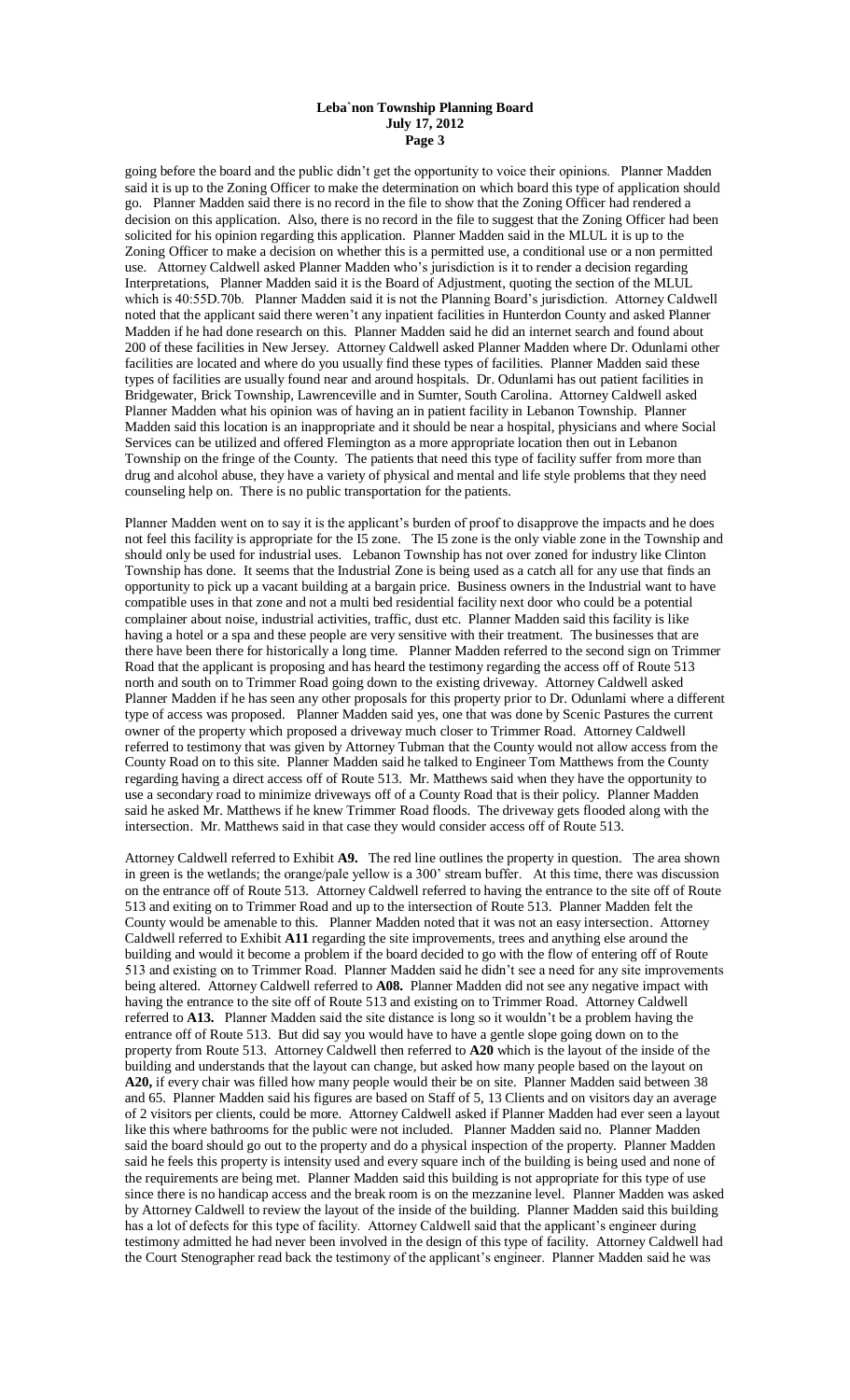taken back by the architect not the engineer who had never been involved in designing this type of facility. Planner Madden referred to the plan as being generic.

Attorney Caldwell referred to the adopted Administrative Code, Title A Chapter 42 with a manual of standards NJSA 26:2a-1 effective 1999 and revised since then. This code is applicable to this design and operation of this facility. Planner Madden said this is a very important document and definition and that the board should reject the hospital definition that Attorney Tubman has offered. There is a specific state definition for this specific use. At this time Planner Madden read into the record the definition. Attorney Gallina asked for the specific code they were referring too. Attorney Caldwell asked for a recess in order to find the code.

Chairman MacQueen announced the board will take a recess 8:20 p.m. When the board reconvened at 8:30 p.m. Planner Madden continued with his testimony. Attorney Caldwell referred to the NJAC 8:42a-1.3. Titled Definitions. Attorney Caldwell read into the record the definition of a Residential Substance Abuse Treatment Facility. Attorney Caldwell said the definition given by Attorney Tubman was for a hospital. Attorney Caldwell went on to say that the definition of a hospital doesn't fall under the conditional use standards in the ordinance and referred to NJSA 26:2BB5,6,7 & 14 Health & Vital Statistics. Attorney Caldwell noted on the checklist the waiver requested per Item #17 Aquifer Test & Analysis Report that 6 reports to be submitted in accordance to 330-31 including two copies of the laboratory analysis of the groundwater sample. The box was checked to be waived. Attorney Caldwell asked if Planner Madden recalled the testimony by Mr. Smith who addressed well information stating the well in the past was 25 gallons per minute and with the new regulations is now 13.6 gallons per minute. Planner Madden said under the Residential Treatment Facility Code it is 2 gallons of portable water per minute per bedroom. For 8 bedrooms it would be 16 gallons per minute that would be required and Mr. Smith said they are planning for 13.6 gallons per minute. Mr. Smith said historically the well has yielded 25 gallons per minute. Planner Madden said they should test the well to make sure not just for the water yield but also for the required sprinkle system and said they could exceed the amount depending on how many people are in the building at one time, so is the well adequate enough or do they need to do an aquifer test. Planner Madden said he would think the board would want assurances that the water supply is adequate and would require the applicant to do an aquifer test. The water supply would be more for this type of use then an industrial use. Attorney Caldwell said he wrote to Attorney Tubman to request access to the property to have a well test conducted at their expense and were denied access to the property by the applicant. Planner Madden concluded the board should reject the generic definition given by Attorney Tubman that this use is not a hospital use under the definition of the conditional use ordinance. Planner Madden said there are State and Federal authorities that differentiate hospital from substance abuse treatment facilities. Planner Madden read again into the read the definition of a hospital versus a residential substance abuse treatment facility. Planner Madden said the ordinance was never meant to include residential substance abuse treatment facilities. The board should also consider Section 400-11a for denying this application.

At the conclusion of Planner Madden's testimony, Chairman MacQueen asked if the board had questions of the witness. Mr. Milkowski when doing the water calculations how many beds were you using. Planner Madden said 8 bedrooms. Mr. Milkowski said he counted 7 bedrooms and asked Planner Madden to walk thru the number of people that this water usage has to handle. Planner Madden said based on their calculations: 5 staff, 13 clients (patients), 20 visitors which comes to 38. You also have 2 mental health counselors and the applicant has planned for 12 employees, 13 clients (patients) and 26 visitors which comes to 38 and including the 19 chairs in the conference room. Mr. Milkowski asked where the 19 people where coming from to fill those chairs. Planner Madden there is the potential for 19 people which will give you 65 on a peak day. Planner Madden using the applicants numbers it is 38 and using his numbers it is 65. Mr. Laul asked for the definition of a quasi public. Planner Madden referred to Harvey Moskowitz's definition: a use owned or operated by a religious or monastery institution providing education, cultural education religious types of programs. Those are non-profit. Mr. Schmidt asked if Planner Madden had any licensing in doctoring or psychiatry. Planner Madden said no. Mr. Schmidt said based on testimony that this use was not appropriate for this zone only industrial uses and that they would not want to have this type of use in the industrial zone. Mr. Schmidt asked if having loud noises, heavy trucks in and out of the site was better and asked if he had any concern for the residents in the area. Planner Madden said he was concerned for the industrial neighbors. Mr. Schmidt said per testimony that the board should deny this application out of respect for the neighbors. Planner Madden clarified his comment by saying he meant the neighbors being the existing and potential industrial neighbors. Mr. Schmidt said per Planner Madden's testimony that he didn't care about the residents in the immediate area. Planner Madden said his concern was for the industrial neighbors.

Ms. Bleck referred to the testimony Planner Madden gave regarding the County with the direct access off of Route 513. Planner Madden said he spoke with Assistant County Engineer Tom Mathews who said because of flooding the county would consider access off of Route 513 into the site. Ms. Bleck told Planner Madden that he said it would be an improvement to have access off of Route 513 into the facility and existing on to Trimmer Road. Planner Madden said that was an alternative. Ms. Bleck said there wouldn't be a need for a sign on Trimmer Road if the access was off of Route 513. Planner Madden said yes. Mr. Skidmore asked about the definition that Planner Madden gave for a hospital being surgical and medical and asked how many other different types of hospital are there. Planner Madden said there are psychiatric and substance abuse hospitals. Substance abuse which is for long term care for the chronically ill due to substance abuse. Planner Madden explained what all that entailed. Mr. Skidmore asked why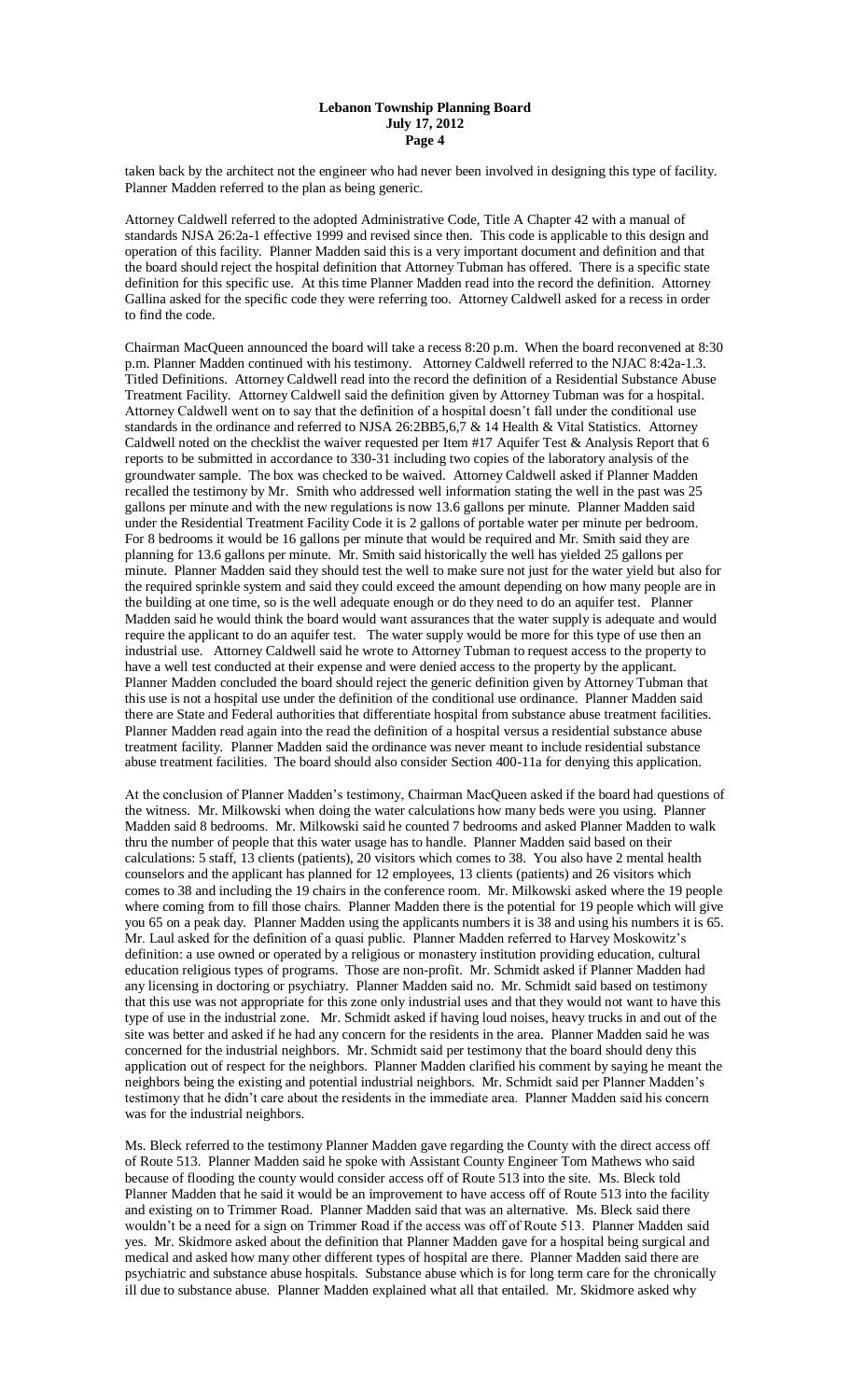Planner Madden referred to medical and surgical hospitals out of a list of hospital definitions instead of the ones that pertain to substance abuse. Planner Madden said that was a good point. Planner Madden said that board members would think of a hospital as medical and surgical not substance abuse. Mr. Skidmore said it would be fair for the board to decide after hearing all the definitions and then decide what meets the definition of a hospital. Mr. Skidmore went on to say he was looking to see if there was any bias or mispresentation. Planner Madden said this is a specific type of facility and doesn't meet the definition of a hospital type for a planning community. Planner Madden said this board needs to concentrate on, that it's not this broad definition of a hospital. Mr. Schmidt referred to the Site Plan for the interior of the building which is a preliminary and whether this application is before the Planning Board or Board of Adjustment, the applicant doesn't have to stay with the interior design even after approval as long as it complies with the BOCA codes. Planner Madden said yes the applicant could redesign the interior and once approved as a conditional use could do whatever they wanted.

Chairman MacQueen said that as a Planner, Mr. Madden spent a lot of time on the interior of the building and understood why since he was trying to show the board the potential for the amount of people that could be there on any given day and the potential that there could be a lot less people there on any given day. But as a professional Planner, Chairman MacQueen said he was surprised that Planner Madden didn't address the parking outside, the screening, any of the landscaping, the generator or the garbage pickup that people have complained about. The board is also concerned about the residential neighbors since this is a mixed zone. Chairman MacQueen stated he was very concerned that these items weren't address since Planner Madden said he has been here for all the meetings and has listened to all the resident's complaints. Planner Madden asked if he was referring to the parking being adequate and the landscaping being adequate. Planner Madden said he felt the landscaping plan was adequate but was confused because the plans didn't show any fencing. Planner Madden said the residents raised the issue of fencing but that the landscaping is adequate and the parking is adequate for the parking demand but no for peak demand. Chairman MacQueen referred to the outside lighting and security lighting and was surprised that Planner Madden didn't address these issues since the residential residents were concerned. Planner Madden said the residential neighbors spoke for themselves.

Attorney Gallina noted in Planner Madden's testimony that the applicant should be going to the Zoning Officer first to see if a use is permitted and will make the decision which board the applicant should go before. Attorney Gallina said it is not statutory and the applicant can apply to the board they feel they belong in front of. There is no requirement that an applicant has to go to the Zoning Officer first before applying to a board. Planner Madden said it is the usual procedure to go to the Zoning Officer first. Attorney Gallina said in the MLUL the applicant doesn't have to get a denial from the Zoning Officer before applying to a board. Planner Madden said the Planning Board doesn't make the determination as to which board an applicant goes before. Attorney Gallina said it is not a requirement that an applicant go to the Zoning Officer first. Planner Madden said he did not know if it is a requirement. Attorney Gallina said even thou the Planning Board doesn't have the statutory authority to do an interpretation, isn't it a fact that Planning Boards are often put in a position to interpret the meaning of an ordinance regarding an application. Planner Madden said no not a zoning ordinance but a site plan ordinance yes. Planner Madden said that is his experience. Attorney Gallina said per Planner Madden's interpretation that this use would have a negative affect in this zone based on Section 400-11a of the Lebanon Township Conditional Use Ordinance. Planner Madden said yes. Attorney Gallina said to Planner Madden didn't he argue in the litigation that section of the ordinance is unconstitutional. Planner Madden said yes. Planner Madden said if the board is going to deem this a permitted conditional use per the ordinance then per Planner Madden he is going to apply this section of the ordinance to state his Planning opinion to being inappropriate to it.

Attorney Gallina asked if Section 400-11a is constitutional or unconstitutional. Planner Madden said it is unconstitutional under New Jersey law. Attorney Gallina then said this board shouldn't be referring to that section of the ordinance regarding this application. Planner Madden said nor should this board be considering this application as a conditional use. Attorney Gallina then referred to the water flow and asked if this would be determined by an outside agency for approval and not this board. Planner Madden said yes. Planner Madden asked if this board wants to introduce a residential use in an industrial zone of this scale and said it goes to a site plan concern and whether this site can accommodate this use and demands with this number of people. Planner Madden went on to say this board should require an aquifer test. Attorney Gallina said aquifer tests are usually done with subdivisions to make sure the water supply is adequate. Attorney Caldwell said they are challenging the fact that the waiver for Item #17 on the checklist should not have been granted regarding the aquifer test. Attorney Gallina asked as far as water output isn't it up to another outside agency to evaluate it. Attorney Caldwell said no, since it is on the checklist it is a matter of proof that the board is entitled to receive as part of the application package. Attorney Caldwell said your governing body has allocated this item on the checklist as a requirement because they care about how much water was coming out of the ground. If they didn't care they wouldn't have put it on the checklist. Attorney Caldwell said the MLUL does not make it mandatory for boards to get outside agency approvals. It is up to the board to decide what outside agencies they want approvals from. Attorney Gallina asked what if the board felt it was an issue to be addressed by the County Board of Health. Attorney Caldwell said there are standards in the ordinance just like there are conditional use standards in the ordinance that the Board will have to apply. Attorney Caldwell said they don't care about the lighting and the trees because none of it will make or break this application. The only thing that will make or break this application is whether it is a conditional use and what goes on inside the building can be configured is not directly what happens inside the box.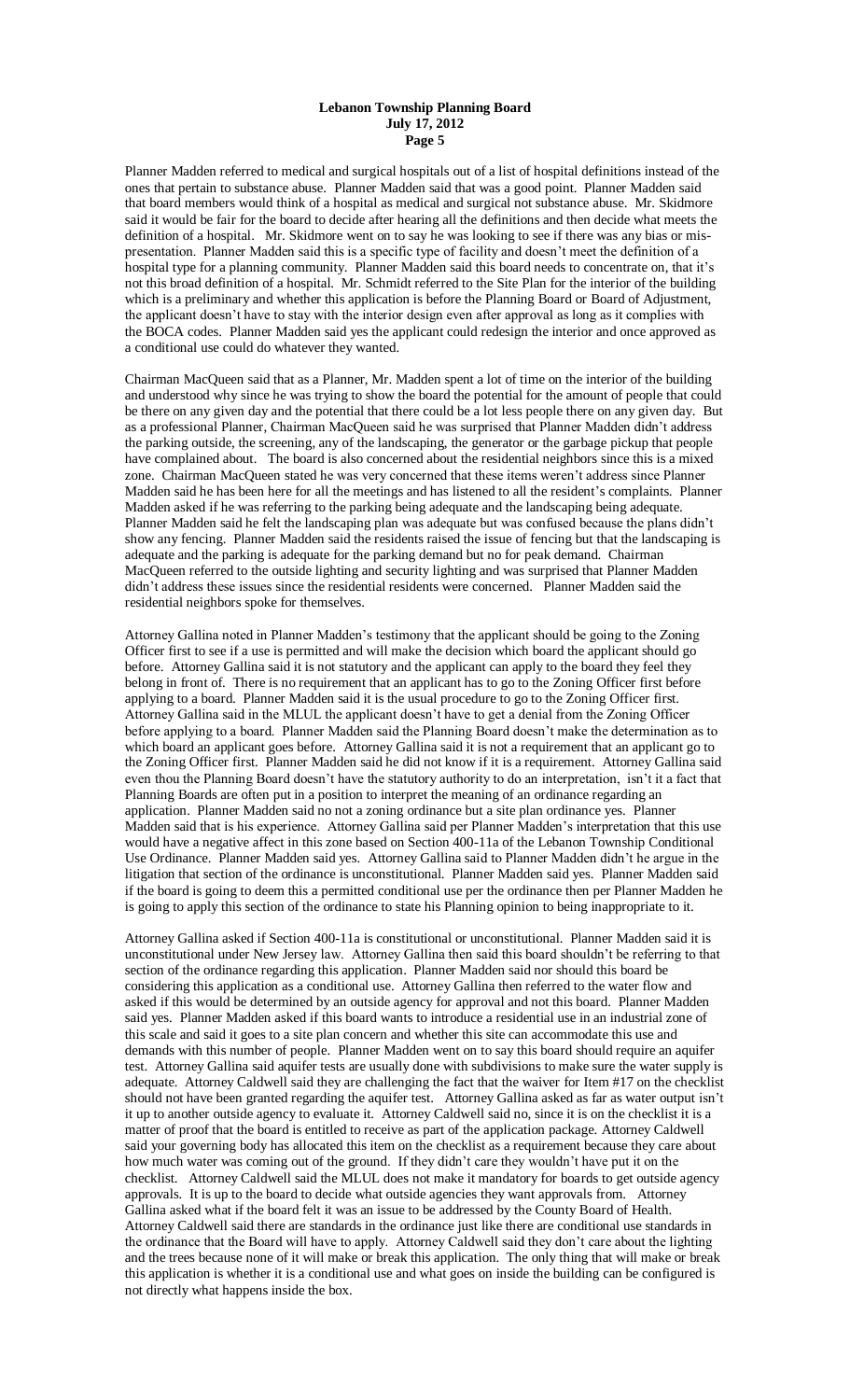Attorney Gallina asked Planner Madden if it was his testimony under the ordinance that a hospital or institutional use should be a non-profit or quasi public institution. Planner Madden said yes. Attorney Gallina read the definition into the record. Attorney Gallina asked Planner Madden if that was his testimony that a hospital would have to be a non-profit, profit or quasi public institution. Planner Madden said yes that was his testimony. At this time, Chairman MacQueen announced that the board will take a short break at 9:20 p.m. When the board reconvened at 9:26 p.m. Planner Bolan asked Planner Madden about the North American Industrial Classification System and who prepares it. Planner Madden's answer was not picked up by the microphone. Planner Bolan asked if it is used in a regulatory sense. Planner Madden's answer was not picked up by the microphone. Planner Bolan then asked how is it used. Planner Madden answer was not picked up by the microphone. At this point the microphone was turned on. Planner Bolan asked about the sub-sections and how are they used referring to 6.2, 6.2.1 and 6.22. Per Planner Madden the group is under Medical Services.

Planner Bolan referred to Informal hearings by a board. Planner Bolan asked if an applicant requests an informal hearing, isn't the board required to have informal hearing. Planner Madden said no. Planner Bolan asked Planner Madden to refer to MLUL 40:55D10.1 Planner Madden said it is only required if it is in the ordinance. Planner Bolan read into the record "the Planning Board shall grant an informal review of a concept plan for development for which someone wants to make application. Attorney Caldwell said not for a definition. Planner Bolan responded saying it doesn't say anything about definitions or any other standards. It only says that a person is only making an application for an informal review. Attorney Caldwell noted that it also refers to the standards that are in the ordinance and in one section it talks about use and who has the right to determine an appropriate use. Planner Bolan responded by saying don't Planning Board always make that determination if a use is appropriate. Attorney Caldwell said not always. Planner Bolan said don't they frequently. Attorney Caldwell said a well crafted ordinance comes from the municipal body and said no.

Attorney Caldwell stated that the Planning Board is taking their position to task over every little thing and giving a complete pass to the applicant. Attorney Gallina interjected saying the questions are for Planner Madden. Planner Bolan said it sounds like Attorney Caldwell is testifying and all he is trying to do is ask questions of Planner Madden's testimony. Planner Madden said at a concept plan the use is never discussed, it is only to discuss design issues. Planner Madden said the use is determined by the Zoning Officer and has made a determination based on fact that the use is permitted. Planner Madden said the use is not to be discussed during a concept plan meeting for an informal review. Planner Bolan said he disagrees and an informal is non binding. Attorney Caldwell said the first thing the board should have done is decided if they had jurisdiction. Attorney Caldwell said the board should not have had 5 nights of hearings on the details of Site Plan until they decided. Planner Bolan said maybe they have decided. Attorney Caldwell said they haven't decided based on a publicly based public hearing. Attorney Caldwell asked if Planner Bolan was suggesting that the Board has the power to decide a use issue whether or not something in the ordinance is conducted outside the jurisdiction of the Open Public Meetings Act. Planner Bolan asked Planner Madden if he was familiar with the ordinance and asked him what the other uses that are permitted in the Industrial Zone. Planner Bolan noted under Industrial and Manufacturing use and asked if the board makes a determination as to whether a specific use fits into that definition. Attorney Gallina said what is permitted in the Industrial Zone is on page 400:33 &34. Planner Madden recited the list of uses in the Industrial Zone. Planner Bolan asked, don't all those uses involve some determination by the board whether a specific use meets the definition. Attorney Caldwell said you should start with the definition section of the ordinance. Attorney Gallina and Chairman MacQueen told Attorney Caldwell to let Planner Madden answer the question. Attorney Caldwell said the question being asked is invalid and objected to the question. Planner Bolan said per your statement that the whole ordinance is invalid for Industrial & Manufacturing Uses. Attorney Caldwell said there are portions of the ordinance that are not enforceable because they are not properly constructed. Attorney Caldwell said it is the Zoning Officer who would make that determination per the MLUL. If the Zoning Officer can't make a determination then the applicant has the choice of going to the Zoning Board for an Interpretation of the ordinance. If the Zoning Officer deems the use is permitted then the applicant would apply to the Planning Board. Attorney Gallina said he didn't agree with Attorney Caldwell on this issue.

Planner Bolan asked Planner Madden about the Internet review of other treatment facilities about 200 in the State and said they are in and around hospitals. Planner Madden said a lot of them are in and around hospitals. Planner Madden said he found that none of the for-profit ones were in Industrial Districts. Planner Madden said the majority of these facilities are non-profit. Planner Madden said he found that for the most part these facilities were near public transportation for the benefit of the families and also near hospitals for all the other services that they would need. Planner Bolan asked if Planner Madden was familiar with any of the non for profit facilities. Planner Madden said yes he was familiar with Carrier Clinic and it is a non-profit. Planner Bolan at this time asked about the testimony regarding the driveway entrance from Route 513 and from testimony would it be just entering or entering and existing. Planner Madden said you could enter off of Route 513 and of f Trimmer Road with having the exist up closer to Route 513 to stay away from the flood plain area. Planner Bolan asked Planner Madden about his discussion with the County Engineers Office. Planner Madden said his reason for contacting the county was to find out if there is an absolute prohibition with having access off of a county road. At this point Attorney Caldwell interjected and gave his opinion. Planner Bolan asked if he could continue with his question for Planner Madden. Planner Bolan asked regarding good planning, is it better to have access off